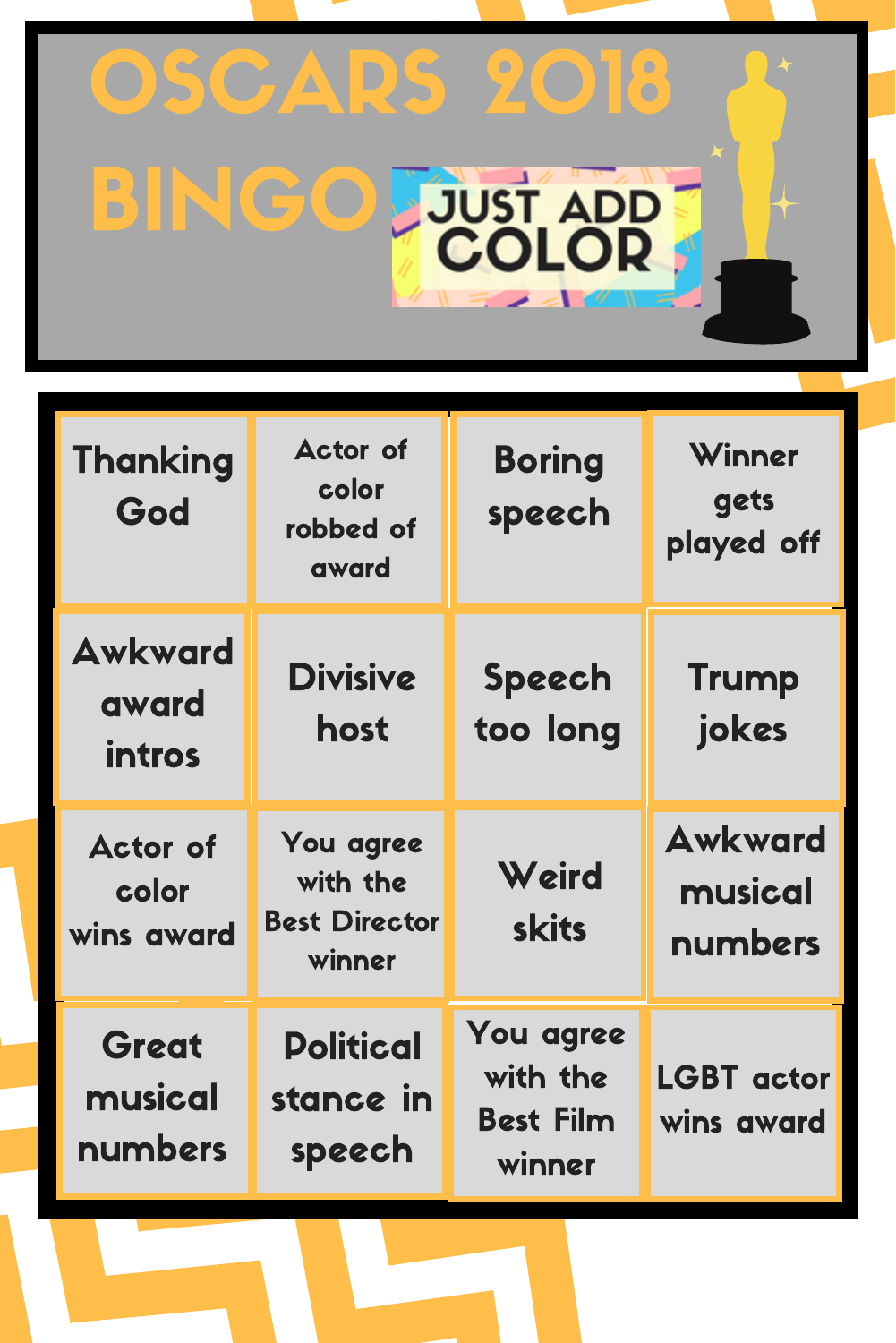## OSCARS 2018 **BINGO FJUST ADDE** T

| <b>Boring</b><br>speech                                 | <b>Trump</b><br>jokes                | <b>Divisive</b><br>host                        | <b>Awkward</b><br>award<br>intros |
|---------------------------------------------------------|--------------------------------------|------------------------------------------------|-----------------------------------|
| You agree<br>with the<br><b>Best Director</b><br>winner | <b>Thanking</b><br>God               | <b>Actor of</b><br>color<br>wins award         | Weird<br><b>skits</b>             |
| <b>Speech</b><br>too long                               | <b>Awkward</b><br>musical<br>numbers | <b>Actor of</b><br>color<br>robbed of<br>award | Great<br>musical<br>numbers       |
| You agree<br>with the<br><b>Best Film</b><br>winner     | LGBT actor<br>wins award             | <b>Political</b><br>stance in<br>speech        | Winner<br>gets<br>played off      |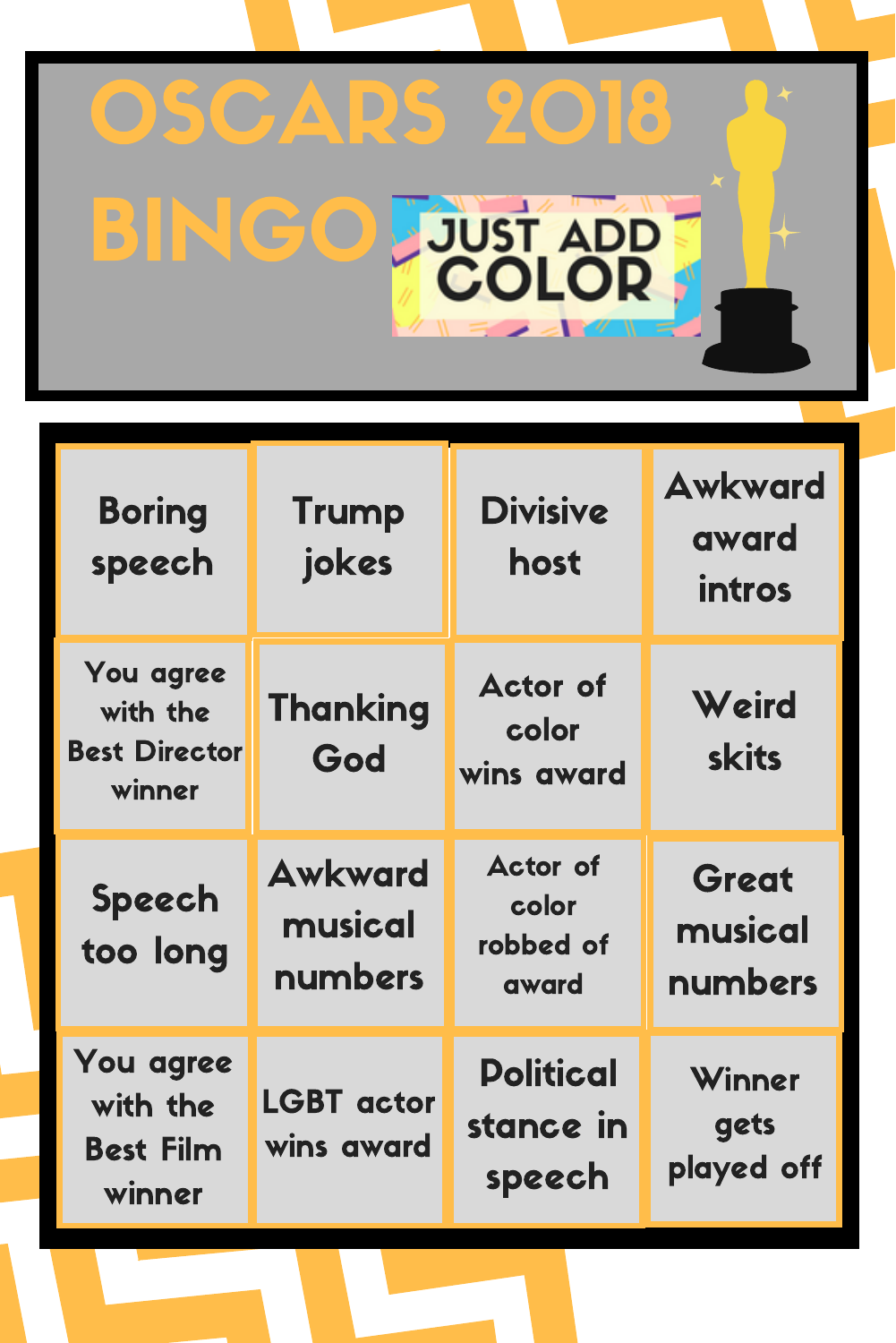## OSCARS 2018 **BINGO JUST ADDE** T

| You agree<br>with the<br><b>Best Film</b><br>winner     | <b>Awkward</b><br>award<br>intros              | <b>LGBT</b> actor<br>wins award | Winner<br>gets<br>played off           |
|---------------------------------------------------------|------------------------------------------------|---------------------------------|----------------------------------------|
| Great<br>musical<br>numbers                             | <b>Actor of</b><br>color<br>robbed of<br>award | Weird<br><b>skits</b>           | <b>Actor of</b><br>color<br>wins award |
| <b>Thanking</b><br>God                                  | <b>Trump</b><br>jokes                          | <b>Divisive</b><br>host         | <b>Boring</b><br>speech                |
| You agree<br>with the<br><b>Best Director</b><br>winner | Trump<br>jokes                                 | <b>Political</b><br>stance in   | Speech<br>too long                     |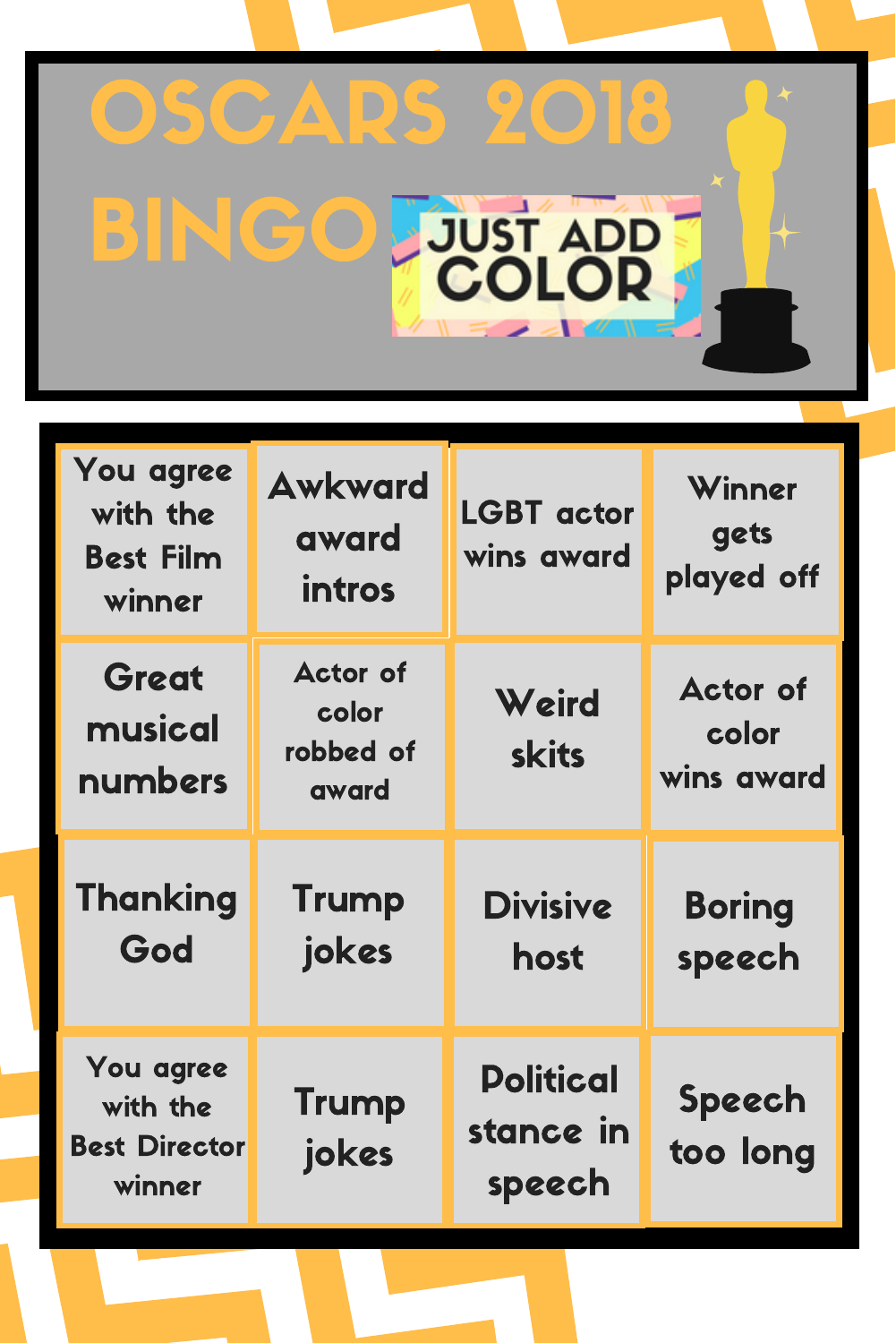## OSCARS 2018 **BINGO JUST ADDE** T

| <b>Boring</b><br>speech                             | <b>Trump</b><br>jokes                   | <b>Divisive</b><br>host                        | <b>Awkward</b><br>award<br>intros                       |
|-----------------------------------------------------|-----------------------------------------|------------------------------------------------|---------------------------------------------------------|
| You agree<br>with the<br><b>Best Film</b><br>winner | <b>Thanking</b><br>God                  | <b>LGBT</b> actor<br>wins award                | Great<br>musical<br>numbers                             |
| <b>Speech</b><br>too long                           | <b>Political</b><br>stance in<br>speech | <b>Actor of</b><br>color<br>robbed of<br>award | You agree<br>with the<br><b>Best Director</b><br>winner |
| <b>Actor of</b><br>color<br>wins award              | Weird<br><b>skits</b>                   | <b>Thanking</b><br>God                         | Winner<br>gets<br>played off                            |